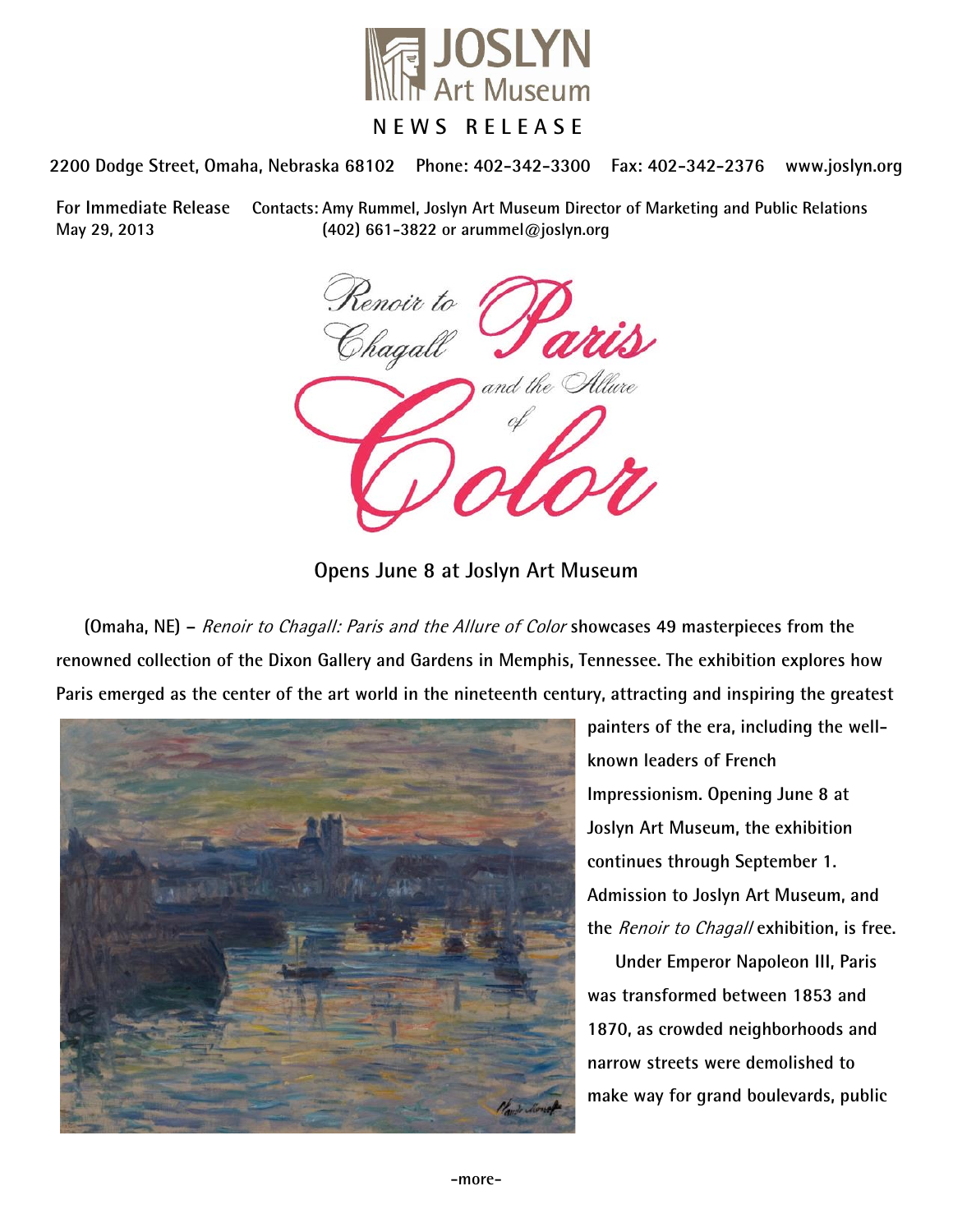# **add 1-1-1-1** Renoir to Chagall: Paris and the Allure of Color at Joslyn Art Museum

**gardens, and striking new buildings. Energized by a growing population and rising prosperity, the renewed city also attracted the most important artists of the time, who came to define the modern era. In 1874, a group of young painters, including Claude Monet, Camille Pissarro, Alfred Sisley, Pierre Auguste Renoir, Edgar Degas, and Berthe Morisot, organized an exhibition independent of the official salon. Together, they became known by the critics as "Impressionists," so named for work that appeared to capture not only its subject, but the artist's sensation of it as well. Often painting** en plein air, **or out of doors, their style is characterized by quick, staccato brushwork and unblended paint mixed directly on the canvas itself, creating shape and volume through the contrast of colors. Their subjects ranged widely, from the seacoast and rural landscapes to grand vistas of the city to people engaged in contemporary pursuits, whether socializing in a café, attending the ballet, or leisurely strolling the Parisian streets.**

**The Impressionists, in turn, inspired further generations of avant-garde artists, including Neo-Impressionists like George Seurat; Henri Matisse and the Fauves' bold use of color; George Braque's experiments with Cubist structure; and Marc Chagall's lyrical allegories. Through the eyes of these artists, viewers not only see the enchantment of the "City of Light" and the French countryside,** 

**This exhibition is organized by Dixon Gallery and Gardens, Memphis.**

**Major Sponsors First National Bank Valmont Douglas County**

**Contributing Sponsor Peter Kiewit Sons**

**Supporting Sponsors Fran and Rich Juro Mutual of Omaha Omaha World-Herald Robert H. Storz Foundation**

> **Special Thanks HDR Inc.**

**Adah and Leon Millard Foundation Lenore Polack Wiesman Development Nebraska Arts Council Nebraska Cultural Endowment**

**but also the inspiration and foundation of the most important artistic movements of the twentieth century.** 

**A complete list of artists featured in the exhibition:**

| <b>Pierre Bonnard</b>     | Paul Gauguin                                   | Pierre Auguste Renoir     |
|---------------------------|------------------------------------------------|---------------------------|
| Eugène-Louis Boudin       | Paul César Helleu                              | Henri Stanislas Rouart    |
| Georges Braque            | Gaston La Touche                               | John Singer Sargent       |
| <b>Mary Cassatt</b>       | Stanislas-Victor-Édouard Lépine Georges Seurat |                           |
| Paul Cézanne              | <b>Maximilien Luce</b>                         | Paul Signac               |
| <b>Marc Chagall</b>       | Henri Matisse                                  | <b>Alfred Sisley</b>      |
| <b>Henri-Edmond Cross</b> | <b>Pierre-Albert Marquet</b>                   | <b>Chaim Soutine</b>      |
| <b>Edgar Degas</b>        | <b>Claude Monet</b>                            | Henri de Toulouse-Lautrec |
| <b>Raoul Dufy</b>         | <b>Berthe Morisot</b>                          | <b>Maurice Utrillo</b>    |
| Henri Fantin-Latour       | <b>Camille Pissarro</b>                        |                           |
| Jean-Louis Forain         | Jean-François Raffaëlli                        |                           |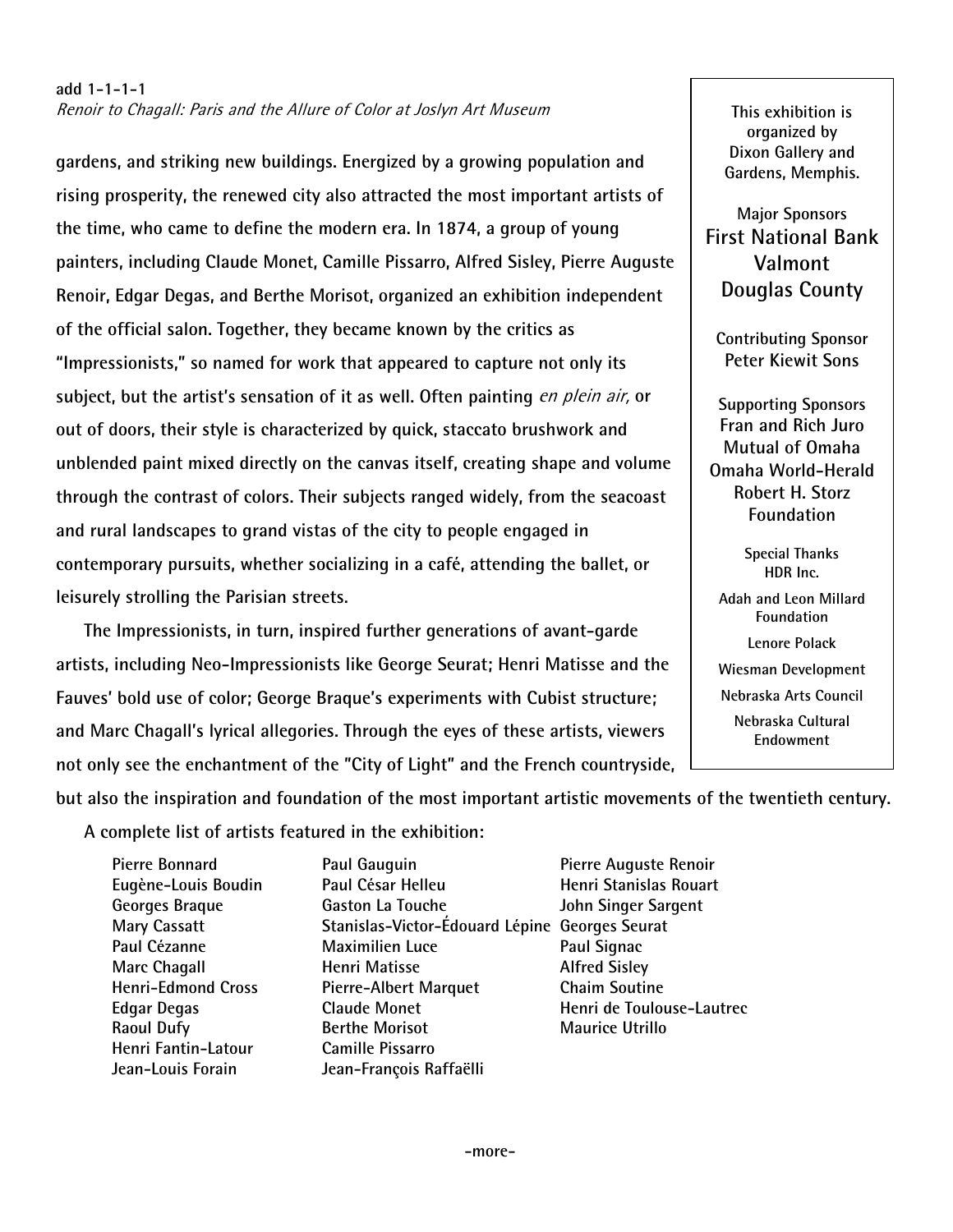# **add 2-2-2-2** Renoir to Chagall: Paris and the Allure of Color at Joslyn Art Museum

# **About the Dixon Gallery and Gardens' French Collection**

**The remarkable collection of French paintings at the Dixon Gallery and Gardens began as the vision of the museum's founders, Hugo and Margaret Dixon, who were advised by one of the leading scholars of Impressionism, John Rewald. The combination of passionate collectors and a critic's keen eye laid the foundation for a major collection that has only continued to grow since the museum's opening four decades ago.** Renoir to Chagall: Paris and the Allure of Color **shares the finest of the Dixon Gallery's collection.**

# **Mobile** Renoir to Chagall

**Free Wi-Fi is now available in all Joslyn galleries. Guests should bring a mobile device or borrow one of Joslyn's (free of charge, valid driver's license required) to access the following:**

- **Exhibition mobile tour presented by Joslyn and OnCell. Call (402) 881-3601 (tour presented in English). Tour access information also available at the Museum and, beginning June 8, @ www.joslyn.org/mobiletour**
- **Edventure:** Renoir to Chagall! **powered by Green Door Labs. An all-ages interactive scavenger hunt in the exhibition. Access begins June 8 @ www.edventurebuilder.com/joslyn**

# **Exhibition Related Events**

# Joslyn Art Museum Association Annual Gala

**The Joslyn Art Museum Association (JAMA) hosts a gala in celebration of** Renoir to Chagall: Paris and the Allure of Color **on Friday, June 7**. **Honorary chairs are Shirley and Dan Neary. Co-chairmen are JAMA's Susan Cutler and Anne Nelson. JAMA President is Nancy Whitted. Special guest for the evening will be Kevin Sharp, director of the Dixon Gallery and Gardens, Memphis. Cocktails, hors d'oeuvres, and gallery viewing begin at 6:30 pm. Dinner will be served at 7:30 pm. Cocktail attire. Valet parking. Individual tickets are \$175 (Patron tickets \$350, Benefactor tickets \$500). For reservations, call (402) 661-3821 by May 29.**

# Members-only Opening

**On Saturday, June 8, Joslyn members will enjoy a private, opening day celebration of the exhibition. At 6 pm, Kevin Sharp, director of the Dixon Gallery and Gardens, Memphis, will give an overview of the exhibition. The presentation will be followed by gallery viewing. Complimentary light hors d'oeuvres will be served, and a cash bar will be available. Invitations were mailed to all Joslyn members. Others interested in attending may join Joslyn online at joslyn.org.**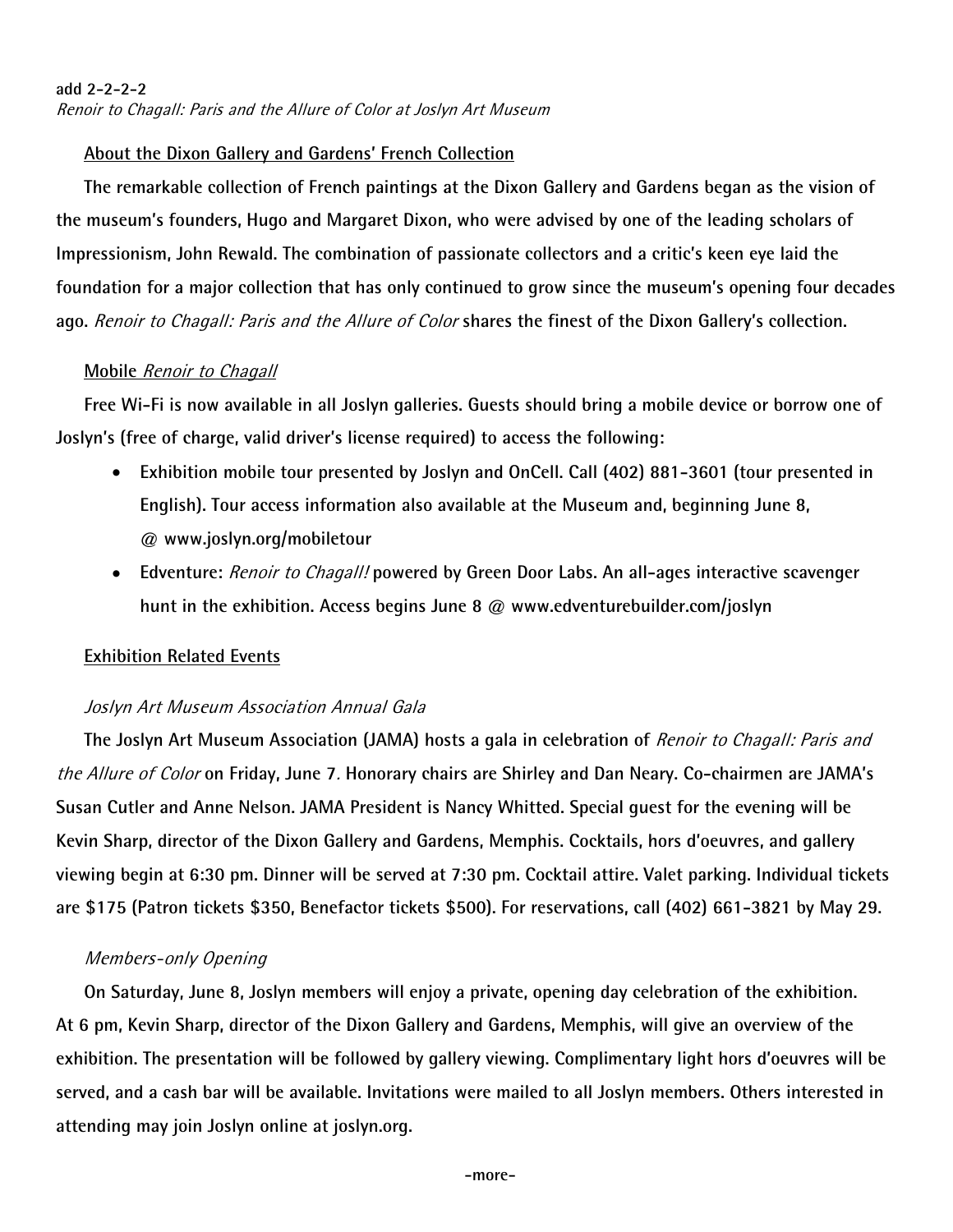### **add 3-3-3-3** Renoir to Chagall: Paris and the Allure of Color at Joslyn Art Museum

### Family Fun Day

**A perfectly Parisian afternoon! This family event on Sunday, June 23 (1-4 pm) will include performances by Ballet Nebraska, painting** en plein air **(outdoors), and a special ice cream tasting featuring Impressionism-inspired flavors by eCreamery Ice Cream & Gelato.** Family Fun Day is free and supported in part by Wiesman Development and the Joslyn Art Museum Association.

### Gallery Talks

**Jan Schneider Lund, assistant professor in the department of modern languages and literatures at Creighton University, will share her perspective on the French Impressionists during exhibition gallery talks. One talk will be in English (Thursday, July 11) and, for French language enthusiasts and students, one in French (Thursday, July 18). The gallery talks are free and begin at 6:30 pm.** 

**Lund was educated at the University of Iowa and at the Sorbonne, University of Paris, where she completed the Degré Supérieur of French language and civilization with a minor in art history. In 2000 she received the French Ministry of Education's highest education honor — Knight of the Order of the French Academic Palms.**

#### Bastille Day

**Bastille Day, the French national holiday, is a celebration of French culture. While it is true that the storming of the Bastille took place on July 14, 1789, sparking the French Revolution, the modern holiday actually commemorates the Festival of the Federation. The festival, held in honor of the French National Guard on July 14, 1790, marked the first anniversary of the storming of the Bastille. Come to Joslyn on the 224th anniversary (Sunday, July 14, from 5-8 pm) for a night of entertainment, wine and food pairings, art talks, and more!**

This program is organized in part by Alliance Française d'Omaha. **Paid advance registration is required for this event (reservations may be made at joslyn.org beginning June 1). Participants in the wine and food tasting must be 21 or older. This event is intended for an adult audience.**

#### A Night in Paris

**Families are invited to come late and experience the Joslyn version of the City of Light on Friday, August 2, from 6-9 pm. The evening includes fun art-making activities, Parisian games, and treats, as well as a performance and workshop presented by Ballet Nebraska. Space is limited. Paid advance reservations are strongly encouraged at joslyn.org (guests may also pay at the door). Admission: Joslyn Members, \$5 per**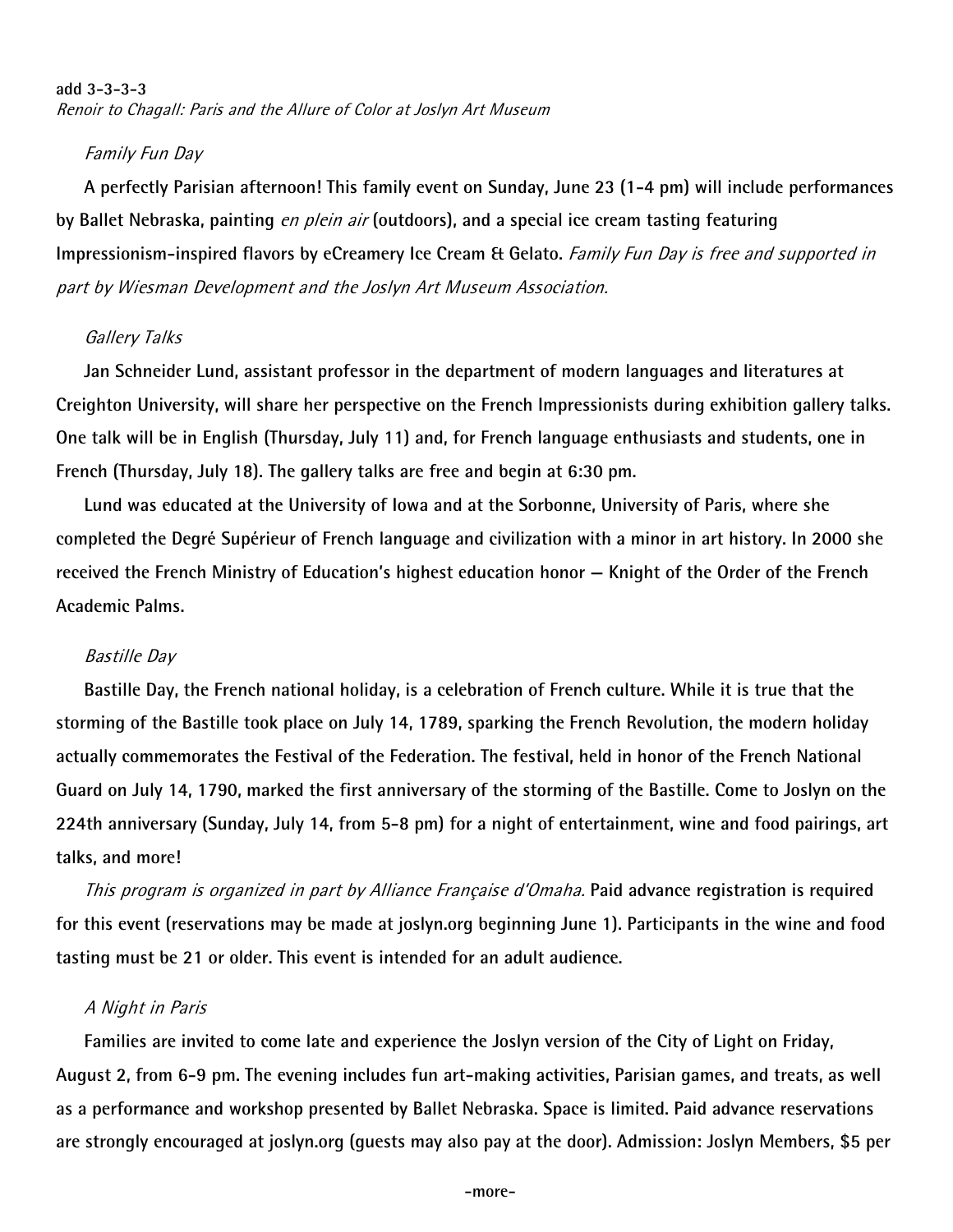#### **add 4-4-4-4**

Renoir to Chagall: Paris and the Allure of Color at Joslyn Art Museum

**person; General Public, \$10 per person. When making reservations online, guests may add a Joslyn annual membership to their cart to immediately receive member pricing for** A Night in Paris **(note: the membership and event registration must be purchased simultaneously for the discount to be applied).**

# The Secrets of Paris: Art, Food, Culture, & What's Hot

**On Thursday, August 29, beginning at 6 pm, Doni Belau, founder of Girls Guide to Paris (.com) will discuss her favorite city in the world, Paris. Belau will offer an in-depth look at the** arrondissements **(districts) of Paris, noting which artists historically frequented these neighborhoods. She will share many photos as well as her expertise on how to "do Paris right." An open and free-wheeling discussion will be encouraged. Participants will walk away with a tip sheet on Belau's favorite bistros, lesser known museums, hotels, and more. Exhibition viewing and a wine and cheese reception follows the lecture.**

**An online city guide, girlsguidetoparis.com features over 4,000 pages of ideas, services, and insider tips for shopping in, dining in, and visiting Paris — all tested and personally selected by Doni and her team of locally based editors. Belau grew up in Fremont, Nebraska, and now divides her time between Bedford Corners, New York, and France. She and her husband owned an apartment in Paris for six years and now have a house on the Dordogne River in the Bordeaux region. Before the travel business overtook her life, she was a fundraiser, an activist, and a political and not-for-profit consultant.**

This program is sponsored by Lamson, Dugan and Murray, LLP. **Paid advance registration is required for this event: \$25 Joslyn Members; \$35 general public (includes hors d'oeuvres and one free wine ticket; cash bar thereafter). This event is intended for an adult audience. Make reservations online today at joslyn.org.** 

# French Films

**Details to come about an August screening of French films presented in partnership with Film Streams.**

#### Additional Programs

**Many of Joslyn's regularly scheduled programs will be presented with French flair this summer.** 

- **[Saturday Surprise!](http://www.joslyn.org/visit/kids-programs/) — free drop-in art-making program (10 am–noon) will feature Impressionism: June 8 & 22 (Activity hint: Dancers); July 6 & 20 (Activity hint: 3-d fields); August 3 & 17 (Activity hint: Flowers and fruit)**
- **[Story Adventures](http://www.joslyn.org/visit/kids-programs/) free drop-in gallery reading program (June 18 @ 10:30 am features Impressionism)**
- **[Stroller Tours](http://www.joslyn.org/visit/kids-programs/) (June 19 @ 9:15 am features the exhibition; this program for adults with small children requires advance reservations and payment at the door; visit joslyn.org)**
- **[Scott EdTech Gallery h](http://www.joslyn.org/education/scott-education-technology-gallery/)as a new updated Impressionism Art Pack available for free checkout**